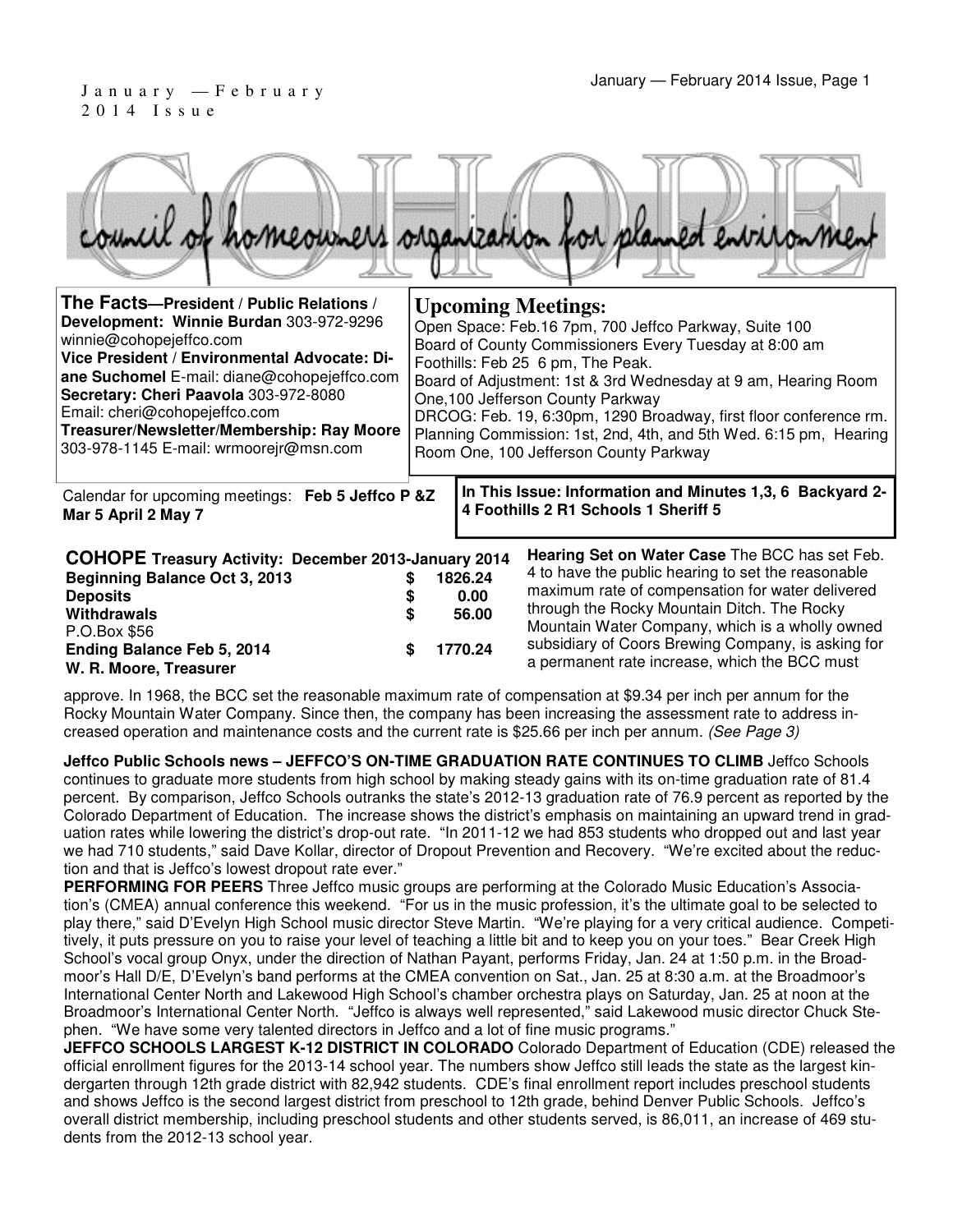# THE BACKYARD

### Columbine Hills News

**Agenda Items for 2014**The Columbine Hills Civic Association board members would like input from the community as to what projects / activities you feel should be on the agenda for 2014. You can call to express your concerns and suggestions. Or email the Columbine Hills Civic Association at ColumbineHills80128@gmail.com. Some suggested items are:

Hire a professional landscape company to trim juniper bushes on Kendall Blvd. medians; A summer activity at the playground such as an ice cream social / musical event; A volunteer group of residents to monitor the plantings at the new playground. This area is now part of Foothills "Adopt a Park" program; A campaign to Clean-up Columbine Hills by encouraging residents to report county violations. There are "pockets" where outright zoning violations go unreported and that block detracts from the entire neighborhood.

Spring Dumpster Day only, there will be no fall Dumpster Day .

Due to a lack of participation new prospectus on the Annual Garage Sale has been put forth.

Garage sale participants will no longer have to have made a donation to the Columbine Hills Civic Association to have their addresses listed on the map.All residents will be encouraged to participate.

 The garage sale will have to be run entirely by volunteer residents from the community. Board members will no longer be involved in the activity. These volunteers will have to post signs (banners and signs are currently available), put information in the media such as Craig's List, etc

#### Columbine Knolls South II REVIEW

From **President's Corner** Happy New Year to everyone from your CKSII Board of Directors! I hope the holidays were joyous for you and your family. I think the neighborhood decorations were exceptionally beautiful this year. Thanks to everyone who took the time to decorate.

The CKSII Annual Holiday Hayride was a big success with over 150 adults and children attending. It was great to see so many young families and grandparents with their grandchildren at the event! Dean Fitches did a fabulous job as Santa Claus and the weather was the best we have seen in years! Thank you to Bob Haberkorn and the Social Committee for a job well done.

I am sure that the two remaining Social Committee events, the Cookie Exchange hosted by Christine Sheffield and the Christmas Caroling starting from Jon Brouillet's home, will be equally exciting.

It is with a sense of gratefulness that I conclude my fourth year as a CKSII HOA Board member and president. I have had the pleasure of meeting and working with an incredibly dedicated group of volunteers, both off and on the Board of Directors, who have worked together to make this a better community for all of us to live in. My term will end with the 2014 CKSII Annual Meeting and I will step down to allow space for a new individual to join the Board. There have been several individuals who have expressed interest in being nominated to the 2014 Board of Directors and I am very impressed by the talent represented by these people.

The CKSII Board of Directors and volunteers have been busy working all year. Here are a few of the highlights from 2013: Jon Brouillet and Bob Pellegrini were elected as new members of the HOA Board of Directors; Increased CKSII membership to 305 members, which is an all-time record; Enforcement of the CKSII HOA Covenants through the Association's property management company and legal firm; The ACC Committee reviewed over 80 requests for improvements within our community; Communicated monthly through the CKSII newsletter, The Review, and our website www.cksii.org; Managed the CKSII Membership-approved 2013 budget; Supported the Social Committee that planned and implemented the Annual Holiday Hayride, Cookie Exchange and Christmas Caroling; Supported the Landscape Committee, who maintained the gardens at the CKSII Monuments at the entry way on Chatfield and Yukon; Decorated the entry way at Chatfield and Yukon with holiday lights

Please plan on attending the Columbine Knolls South II Annual Homeowner's Association Member Meeting which will be held in the Coronado School library at 7PM on January 14, 2014. At this meeting, Association Members will have an opportunity to vote on the proposed 2014 CKSII Budget and elect four board members to serve a two year term. The 2014 budget is posted on the CKSII website for your review. I would like to encourage all current CKSII HOA members to come to this important meeting to vote on the budget and elect your new board members. Each Member Household, whose dues are current, is entitled to one vote either in person or by proxy. Proxy forms can be found online at the CKSII website, www.cksii.org. I would like to thank you for the opportunity to serve you as President of your CKSII HOA for the past four years. It has been an honor to serve.— Stephanie Haberkorn, President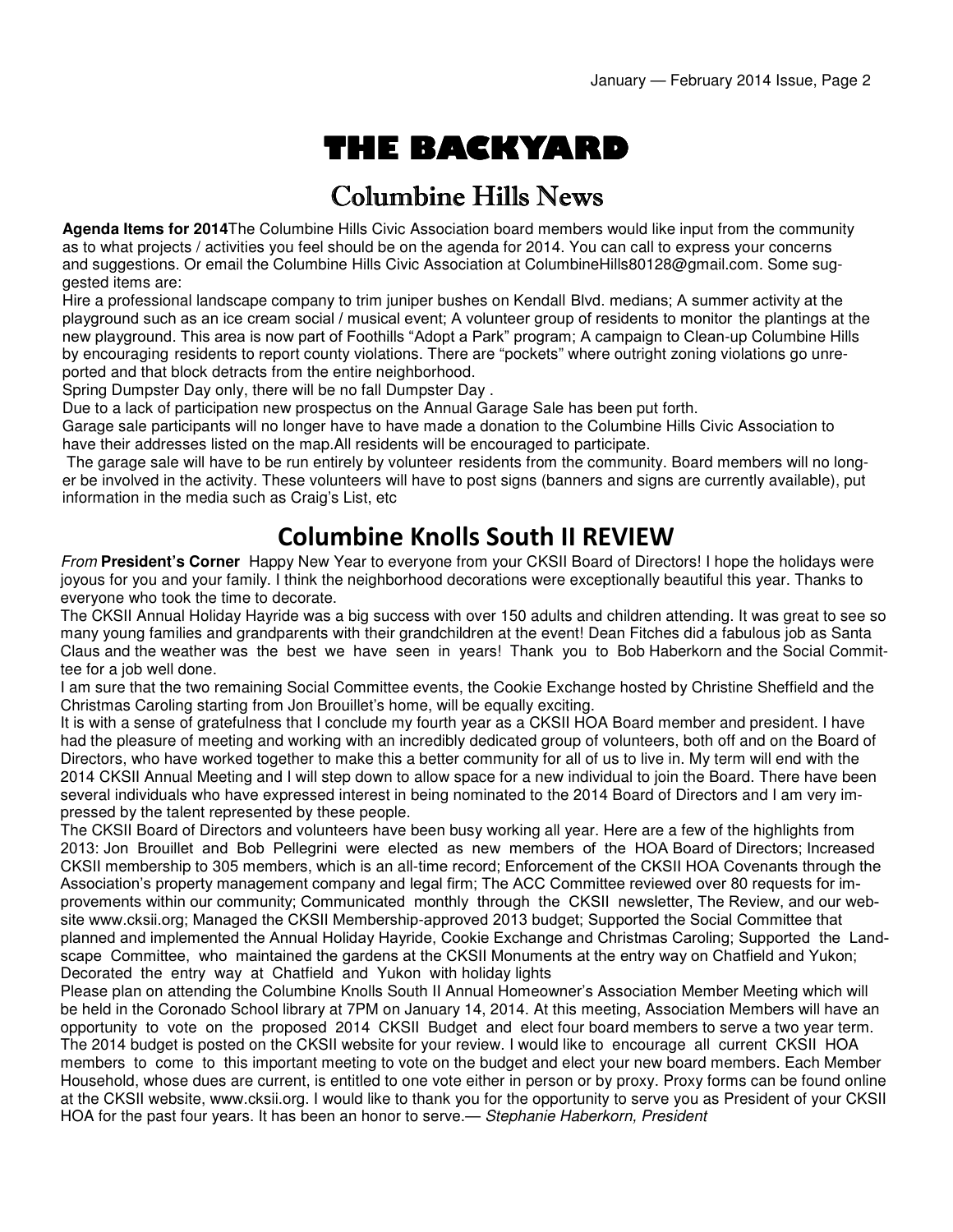### The Leawood Rapporter

From **Leawood Metropolitan Recreation and Park District Minutes of December 11, 2013**- The meeting was called to order at 6:35 p.m. at Leawood Elementary School by President Kyle Sargent. Members present were: Linda Smith, Donna Snyder, Charlie Campbell, Mibby Luedecke, and Dave Padilla, Parks Manager.

Treasurer's Report – The Treasurer's Report was submitted by Donna. Income included a small amount of property tax and ownership tax revenue. Invoices for the month include: payment to Fast Signs for bicycle awareness signs and a new sign for the entrance to the volleyball bridge area, Waste Management, United Site Services, Denver Water, Columbine Courier for budget announcements, doggie bags, Special District Insurance for 2014, reimbursement to Linda for paint for signs, Dave's invoice, invoice for snow removal and reimbursement to petty cash. Charlie moved the report be approved and bills paid. Linda seconded and the motion passed.

Parks Manager Report – Dave watered trees at Weaver Park and Tract T with Lesco unit. The sign at the Weaver Park near the volleyball bridge was removed to be taken to Fast Signs to be remade. Dave then picked up the sign and took it to Horizon to have a mounting strap and more bolts added. Trash in all parks was picked up and doggie bags replenished. Dave removed snow on November 21 and December 4. Dave asked the Board if he could purchase a trickle charger for the ATV. He had trouble getting the ATV started in the frigid weather we had. The purchase was approved. Dave and Charlie attended a meeting at the Southwest Metro Water and Sanitation District office on December 6. This meeting was in relation to the C-Line Interceptor Sewer Rehabilitation Project. Jacobs Engineering Group is currently under contract with Southwest Metro for the evaluation of access and construction requirements for the rehabilitation of portions of the existing C-Line interceptor sewer. The existing C-Line concrete pipe is experiencing severe corrosion and must be rehabilitated to prevent failure, potential sewer backups and environmental damage. The Sanitation District has chosen the least obstructive method of pipeline rehabilitation available, utilizing a cured-in-place pipe lining process. This project is scheduled for late spring and early summer of 2014, and to be completed in our area by September. Kyle, Charlie and Dave will be preparing permit documents and verbage to ensure our park areas will be revegated. Dave asked why this project was not done when similar work was done about 2 years ago, He was told at that time they were working on the worst sections of pipe. Dave, Charlie and Kyle will keep us advised on the process. Old Business – 2014 Budget and Projects – Donna presented revised budget information. Line item changes were discussed again and we will have a balanced budget. Charlie moved to adopt the budget as amended, Mibby seconded and the motion passed. Donna will send budget information to the Colorado Division of Local Governments as required. A resolution to set mil levies is also required each year. Linda moved we adopt a resolution to set the mil levy at 3.730 (no change) in accordance with statutory responsibility of Special District budget. Charlie seconded and the motion passed without objection. Donna will file the necessary forms with Jefferson County and Colorado Division of Local Governments.

Signage in Weaver Park – Linda and her husband painted the three wooden signs in Weaver Park. They look great and much appreciation goes to Linda and Welford Smith for their hard work. The metal sign at the volleyball bridge has been redone and Dave will replace it as soon as the weather permits. Mibby reported Dave picked up the signage about bikers and pedestrians sharing the paths. 16 signs were picked up and will be placed in Tract T and Weaver Park. Educational information will be forthcoming in the Rapporter in January. More signage was discussed for Tract T and a new sign for Raccoon Park. It was decided that all our signage have anti-graffiti coatings. These signs will be ordered. New Business – Permit access to Platte Canyon for C-Line Interceptor – see notes in Park Manager Report. Election of Designated Election Official – Elections for 2014 board members is in May. Timeline dates have not been set by the Colorado Division of Local Governments. We will have two board members up for re-election. Donna nominated Linda Smith as the Designated Election Official for our District. Mibby seconded and the motion passed. Kyle will assist Linda as needed.

Future Meetings

Wed, February 5, 2014, 6:30, Leawood Elementary School. This is a change from the second Wednesday due to board member participation.

The meeting was adjourned at 8:05 p.m. — Linda T. Smith, Vice President and Secretary

The company is requesting the reasonable maximum rate of compensation for water delivery to be set at \$56 per inch per annum and increase annually on Jan. 1. If approved, ditch customers could see an increase to \$30.34. The ditch is 19 miles long and is located predominantly in Jeffco. There are approximately 361 who obtain water from the ditch. The Rocky Mountain Ditch also serves a major source of water for Coors Brewing Company, Denver Parks & Recreation Department, the Consolidate Mutual Water Company and the city of Lakewood.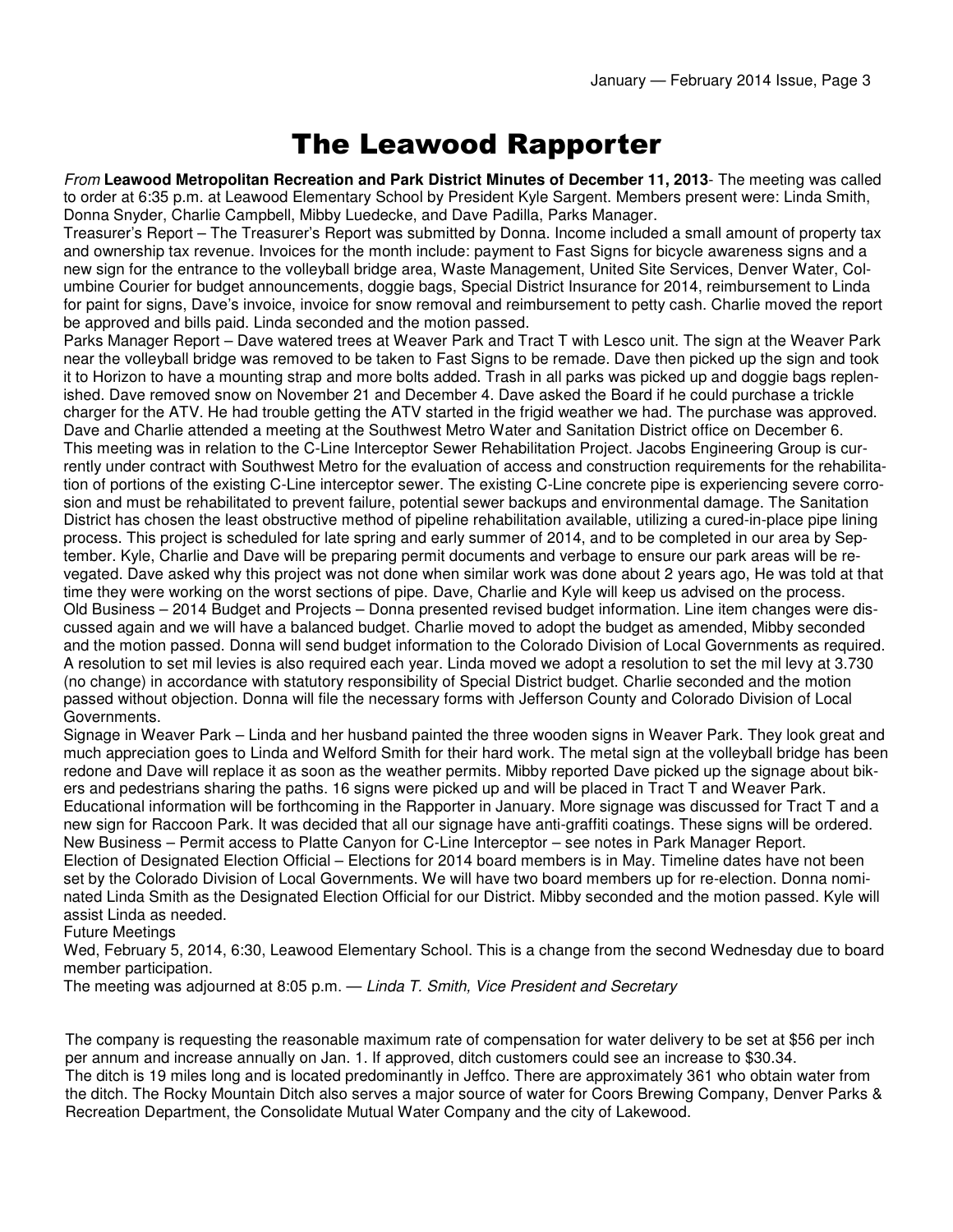## WoodBourne

**Note From the Board President** Due to the holidays, the January newsletter goes to print prior to the December Board meeting. Therefore, there is no new business to report at this time. Information from both the December and January meetings will be included in the February 2014 newsletter.

Remember that from Dec. 1, 2013 through Jan. 15, 2014, Waste Connections will pick up any waste / trash associated with the holidays, including holiday trees, at no cost. If you have any questions or concerns, please contact Waste Connectionsat 303-288-2100.

The winners of the holiday light / decorating contest will be listed in the February 2014 newsletter.

Just a reminder that monthly dues were increased to \$54.00 for 2014.

Effective January 1, 2014, Woodbourne will return to our normal sign policy and the roofing signs will need to be removed.

Our next Board meeting will be January 15, 2014. Please contact Kim Herman with Management Specialists at 720-974- 4234 with any questions. Thanks and have a great winter season!— Jay Hansen, President

### Williamsburg II News

From **President's Message** Happy New Year! Welcome 2014 and the return of a "normal" routine to our lives. The holiday décor comes down (always faster than it went up) and is securely stored away in the basement or garage. What often feels like one of the longest months of the year begins as the celebrations and festivities quickly become distant memories. But last month was fun and did we enjoy ourselves! Most of us ate and drank too much. Many of us attended the HOA sponsored annual Holiday Hayride. Always nice to see neighbors gather to enjoy caroling, refreshments and kids visiting with Santa. Thanks to all who participated.

As is done each year, five homes in our community received recognition for their holiday decorating efforts during the annual Holiday Lighting Event. Congratulations to them and to all those in the neighborhood that helped make our community look so festive.

Looking ahead to the New Year, the annual Easter Egg Huntwill take place early to mid April. Outdoor Movie Nightwill likely return in the summer. Watch for more information to come in future newsletters. Have ideas for other community events? Contact us and let us know!

The Board is looking for a volunteer to fill one open seat on the Board. Please give some consideration to filling the vacancy and participating. Williamsburg II remains a great community in which to live. Thank you to all who contribute, cooperate and work hard to keep it that way.

**Foothills Park & Recreation District** Kate Dragoo Communications & Marketing Specialist (303) 409-2525; kate@fhprd.org

**Foothills 101** Learn about your local park & recreation district. Ronald Hopp, Executive Director of Foothills Park & Recreation District, invites you to Foothills 101, an open house to learn about the District's past, present and future. Join us and become an active park of our community in upcoming presentations of: history of the District, services provided, financial information, what does the future look like and how you can help make the District better. No RSVP required, for more information call 303.409.2107.

Tuesday, February 4, 7 p.m. at Peak Community & Wellness Center (6612 S. Ward Street, Littleton 80127) **Daddy Daughter Valentine Ball, Feb. 8** Reserve your spot now for a night to treat your special little valentine to a night out filled with dancing, games and refreshments at Foothills Park & Recreation District's Daddy Daughter Valentine Ball. Event held at Peak Community & Wellness Center (6612 S. Ward St., Littleton 80127) for girls ages 4-14 and their Dads, Grandpas, Stepdads, and Uncles! Formal attire is welcome (but not required). Refreshments will be provided by Chickfil-A 's C470 & Kipling location. Fee of \$33 is for a couple (District Rate \$25 per couple). \$10 added for each additional family member attending. For information visit www.ifoothills.org/events or call 303.409.2612.

**Adding Courtroom Space** The BCC approved a \$260,645 contract with A.D. Miller Services, Inc., to construct a new low-capacity courtroom and add a jury box in Courtroom 1-C. The added courtroom and jury box in Courtroom 1-C will allow greater flexibility on the types of cases that can be heard.

Jeffco presently has 31 judicial positions and 29 courtrooms. Judges are state employees, not county, but the county per statute must provide space for the courts

Funding for this project will come from the 2013 Five Year Capital Improvement Plan, which will be carried forward into 2014. The project will be completed in early 2014.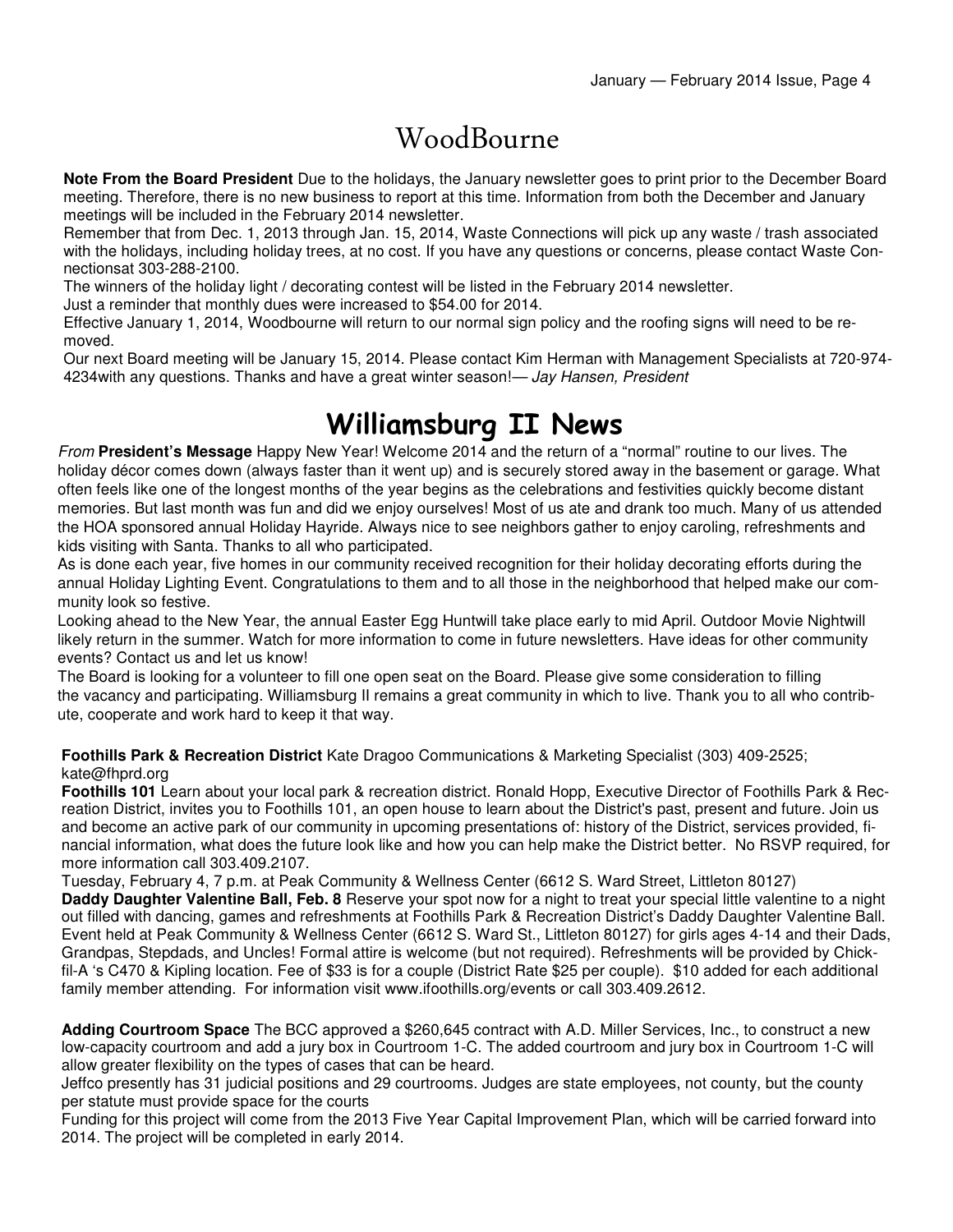**Fighting Fraud. We're In This Together—**By Sheriff Ted Mink—Billions of dollars are lost to scams every year according to the Fraud Research Center. With a nationwide increase in frauds, the Jefferson County Sheriff's Office unveiled the Fraud Reporting Hotline this January. The hotline provides a streamlined approach and aims to keep you ahead of the latest schemes.

Common calls received include identity theft, forgery, check fraud, embezzlement, and scams. The number, 303-271-5550, provides victims of crime a convenient reporting mechanism to alert the Sheriff's Office of suspected criminal activity and helps identify would-be thieves before they strike again. "We're closing in on thieves with the help of Jefferson County citizens and the information they provide to the hotline," says Chief Pat Woodin. The hotline is manned Monday

through Friday, excluding holidays. Citizens are invited to leave their name and contact information. The Sheriff's Office knows all too well that criminals are opportunists who will steal from you if given the

chance. Woodin says, "If it sounds too good to be true, it probably is."

**Current Scams** If the below requests or offers are made to you by an individual they are more than likely a scam in the making.

Claiming Craigslist will guarantee a transaction, certify a buyer/seller, or will handle or provide protection for a payment: These claims are fraudulent, as Craigslist does not have a role in any transaction. The scammer will often send an official looking (but fake) email that appears to come from Craigslist, offering a guarantee or certifying a seller.

Offering a genuine-looking (but fake) cashier's check: You receive an email offering to buy your item, or rent your apartment, sight unseen. A cashier's check is offered for your sale item as a deposit for an apartment or for your services. Value of cashier's check often far exceeds your item. The scammer offers to 'trust' you, and asks you to wire the balance. Banks will often cash fake checks and then must hold you responsible when the check fails to clear.

These scams often involve a 3rd party. For example: a shipping agent or business associate owing buyer money. Requests a wire service payment via Western Union or MoneyGram: These scams often claim that a confirmation code is needed before they can withdraw the money. When in truth, once you've wired money, it is gone. An apartment listing may be local, but the landlord is supposedly travelling or relocating and needs you to wire money to them abroad. Deal often seems too good to be true. Either the price is incredibly low, or the rent is below market.

Proposed a deal to send you a money order and then have you wire money: This is always a scam in our experiencethe cashier's check is a sham. Sometimes accompanies an offer of merchandise, sometimes not. Scammer often asks for your name or address for printing on the reproduced check. Suggests use of an online escrow service: Most online escrow sites are fraudulent and operated by scammers. For more information visit: fake escrow or escrow fraud. Asks for a partial payment upfront, after which goods will be shipped: They say they trust you with the partial payment. They may say they have already shipped the goods. Deal often sounds too good to be true.

Entices you with a job offer at a foreign company receiving payments: The foreign company may claim it is unable to receive payments from its customers directly. You are typically offered a percentage of payments received. This kind of position may be posted as a job, or offered to you via email.

**Reporting Fraud** If you are a victim of identity theft, immediately notify your financial institution and any credit card companies, and file a fraud alert with the credit reporting agencies. You may also need to make a report to the Internal Revenue Service and/or the Federal Trade Commission.

Also, don't hesitate to file a report of the identity theft at the Sheriff's Office by calling 303-271-5550. Chances are good that you are not the only victim. You might be required to leave a message, but your call will be returned

The Sheriff's Office investigators often work with the fraud units of major financial institutions and credit card companies to track down identity thieves. Your help and cooperation increase the likelihood that criminals will be caught and charged with their crimes.

For more information about the do's and don'ts of identity theft, opportunistic thieves, and how to replace documents and place holds on accounts visit our Identity Theft website.

**Sheriff Awards Citizen Who Intercepted Fraud** Ivan Tjelta was recognized for his tenacious approach for customer service. Ivan was working at the customer service counter at a south Jeffco Albertson's when an elderly customer caught his attention. She explained to him that she had received a call from a lawyer in Reno, Nevada who required \$2,400 wired in order to release her grandson from jail.

Fortunately for her, Ivan excels in detecting scams and has a sincere regard for Jefferson County resident's safety. After asking a few questions he advised her to call her grandson directly, and then, upon discovering her grandson was safe and sound, she reported the incident to the Sheriff's Office.



Sheriff Ted Mink